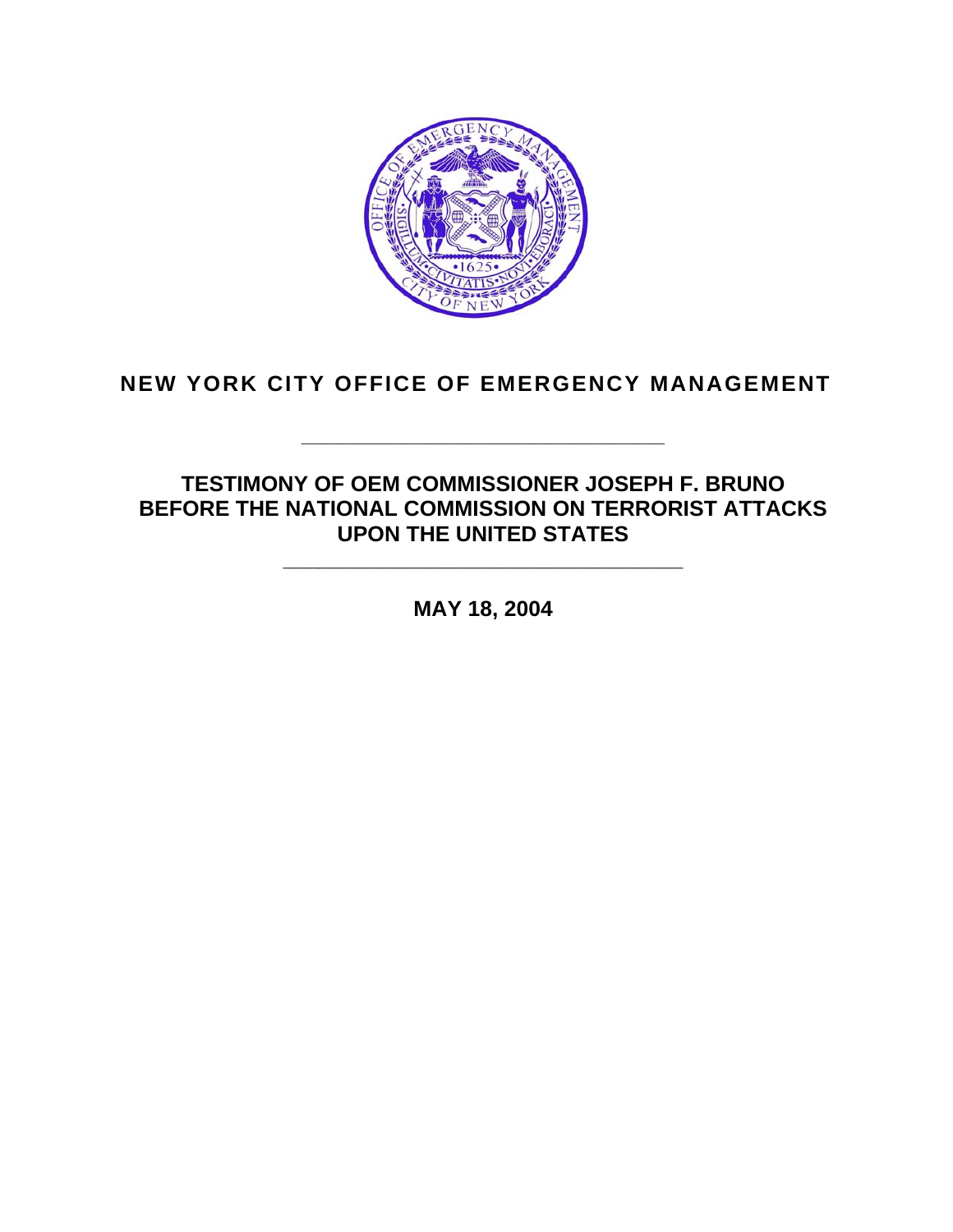#### **Opening**

Good afternoon. I appreciate the opportunity to testify before the Commission today. I want to acknowledge the tireless work of the Commission and its staff in carefully examining the facts as to the tragic events of September  $11<sup>th</sup>$ .

Although I was not serving in City government on September 2001, I am a former fire commissioner and career public servant with more than thirty-six years in government. I know first hand the professionalism and bravery that is commonplace among the City's entire uniform and civilian workforce.

Today, OEM's mission is to plan, prepare for and mitigate emergencies; educate the public on preparedness; coordinate and support responses to emergencies; collect and disseminate critical information and seek and obtain funding and other aid in support of the overall preparedness of the City of New York.

In a major incident, OEM will coordinate and support the establishment of a unified command post and activate the City's emergency operations center. Thereafter, our responsibility is to coordinate incident specific emergency support functions. Since information is critical, we keep City Hall and other government offices informed and collect and analyze pertinent information and data. We continue to support the operation by consolidating and processing resource requests, and finally, coordinate and support all recovery and restoration efforts.

On September 11<sup>th</sup>, OEM's response was immediate and focused. After the agency was evacuated from 7 WTC, we re-established the emergency operations center at the Police Academy that day and were operating at Pier 92, in Manhattan, within 72 hours. At its peak, the City's Emergency Operations Center had more than 150 local, state, federal, private and non-profit organizations at the Pier. OEM also established and coordinated the operation of the Family Center which brought together hundreds of professionals from the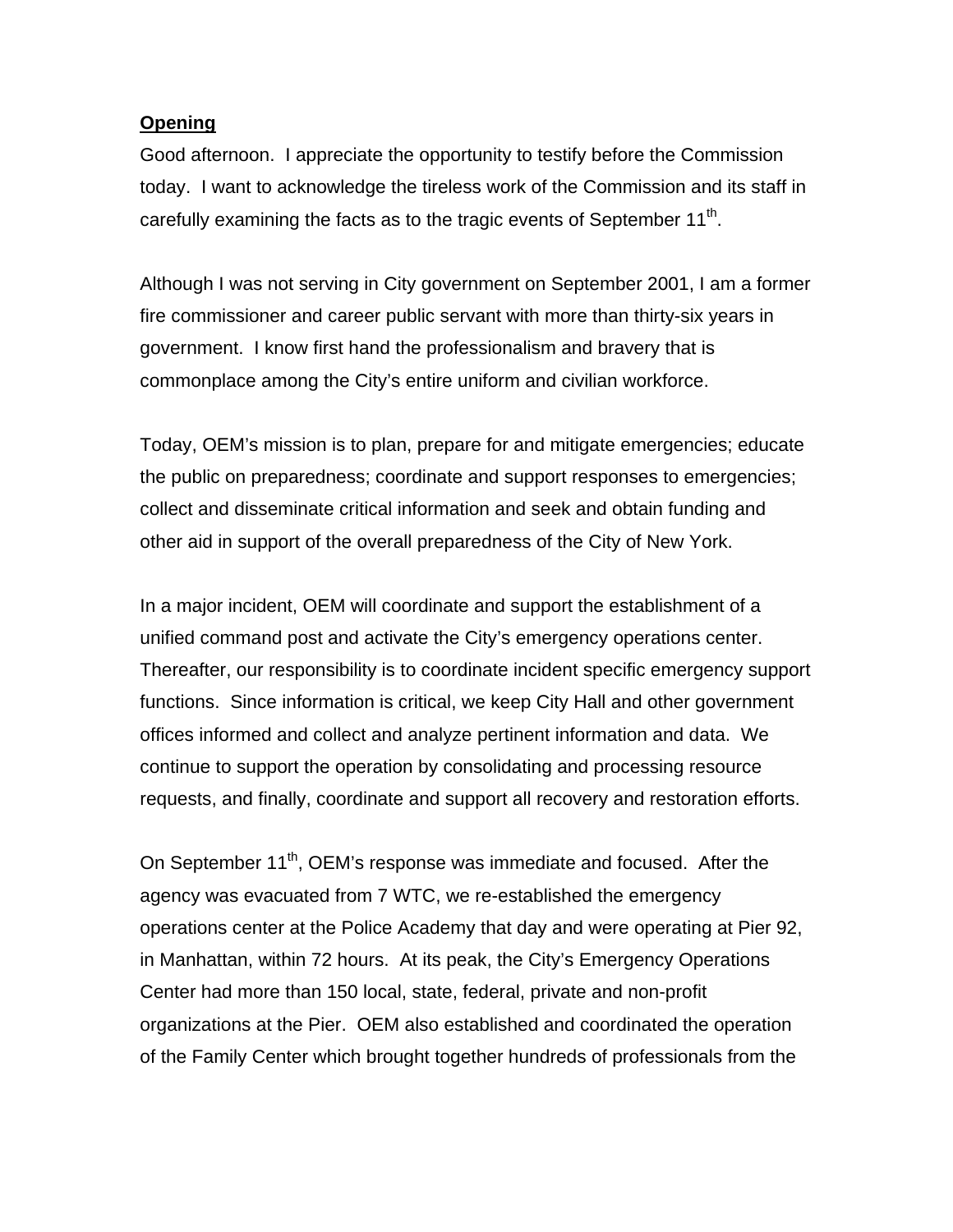medical, human service, legal and business communities, most of them volunteers. They were a model of both compassion and attention to detail.

In the weeks and months following September  $11<sup>th</sup>$ , the planning and training of OEM staff was integral to the fast and efficient progress made at Ground Zero. From the outset we looked at what impacts the September 11th attacks would have on infrastructure, on businesses and on the community at large. Our office was able, at the same time, to fulfill the dual roles of managing one of the largest active emergency sites in history and helping speed the overall recovery of lower Manhattan, a recovery that was the result of the extraordinary cooperation and effort of virtually every City agency. And OEM staff still tended to day-to-day operations throughout the City, including the crash of flight 587 and a live anthrax incident in the fall of 2001.

#### **FDNY/NYPD Cooperation**

Disaster response requires coordination between a myriad of local, state, federal, private and non-profit organizations.

This City is blessed with the most capable and well-trained uniformed agencies in the country. Each day, police officers and firefighters cooperate in hundreds of successful operations. I would venture to say that overwhelmingly there is absolutely no conflict -- they are professionals who know their respective roles, cooperate with each other and perform effectively day in and day out. This cooperation among agencies to protect the public in the face of disasters has occurred since 9/11 notwithstanding the absence of a formal Citywide incident management system. Such examples include the 19<sup>th</sup> Street explosion in April 2002, the Port Mobil fire in Staten Island in April 2003, the August 2003 blackout, and the Staten Island ferry crash in October 2003.

The Office of Emergency Management has been working in cooperation with the NYPD, the FDNY and other City agencies to develop the C*itywide Incident*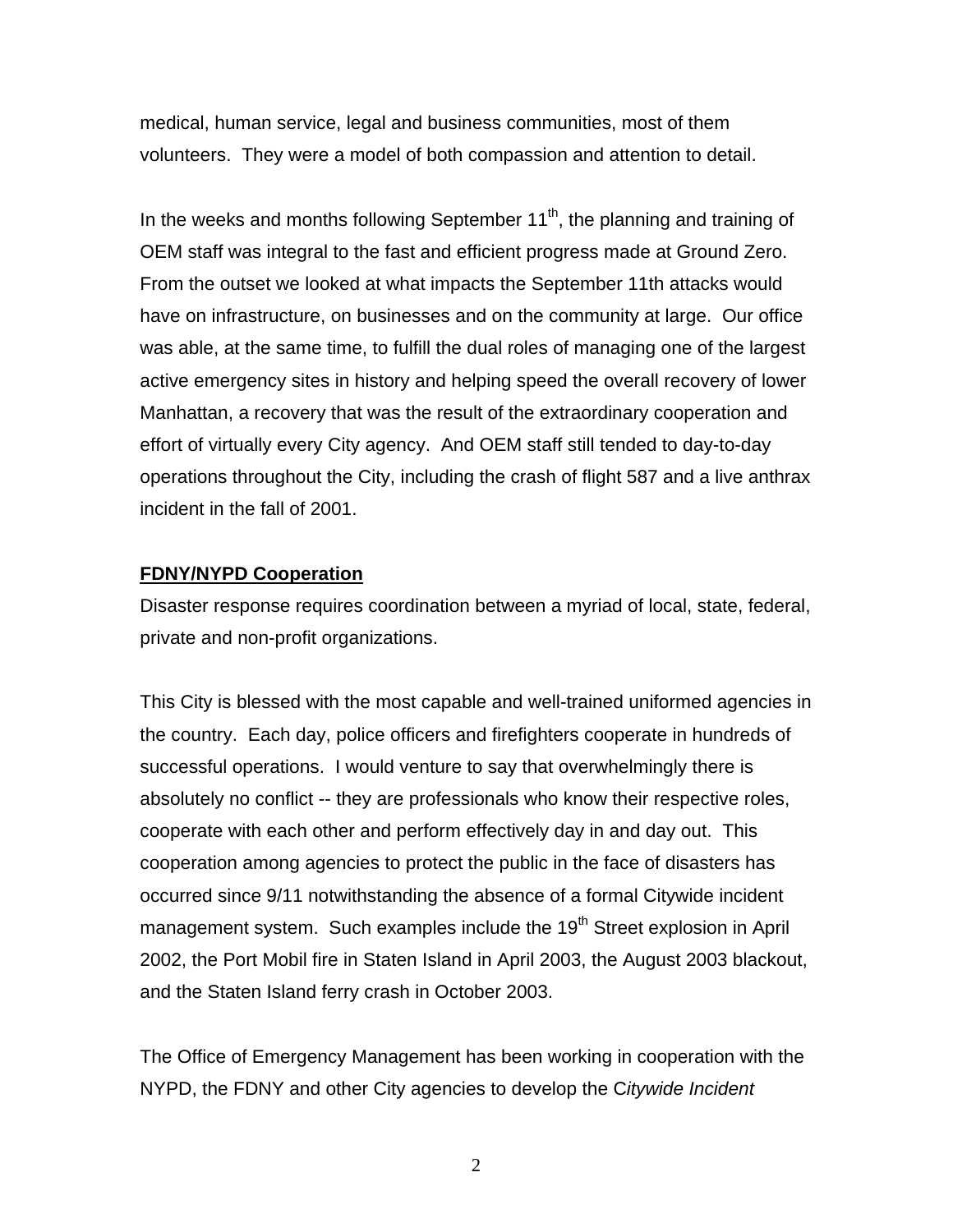*Management System* (CIMS), the adoption of which was announced by Mayor Bloomberg on Friday, May 14, 2004. CIMS creates a common incident management structure for all City agencies, largely based on the national incident command system model. CIMS is interoperable with the US Department of Homeland Security's N*ational Incident Management System (NIMS),* as well as with the State of New York's *Incident Management System* -- ensuring that state and federal agencies can be seamlessly integrated into New York City's Incident Command Structure.

CIMS establishes roles and responsibilities for primary and supporting agencies and standardizes incident management terminology. Further, CIMS addresses integration of on-site incident management with support functions, such as planning, public information, logistics and resource management, finance and administration, mutual aid and emergency operations center activations.

I believe that training, all through the ranks, will be the key to the successful implementation of the Incident Command System in NYC. OEM will play a central role in that training to ensure its success, and, as I will mention later, the City will look to the Department of Homeland Security and to Congress to provide us with the necessary resources for the robust training exercises this City requires to be prepared.

I also want to take this opportunity to clarify some popular misconceptions about CIMS. What we have adopted is a *system* for managing emergencies – with a common understanding of terminology and roles and responsibilities among all agencies. CIMS utilizes a combined lead agency/unified operations section. In most incidents, the lead agency is established. In other incidents where multiple agencies are required to act on a variety of emergency fronts, a unified operations post is created. Core competencies of primary agencies will establish lines of authority for prompt decision making and will form the basis for preimplementation training. In a chemical, biological, radiological nuclear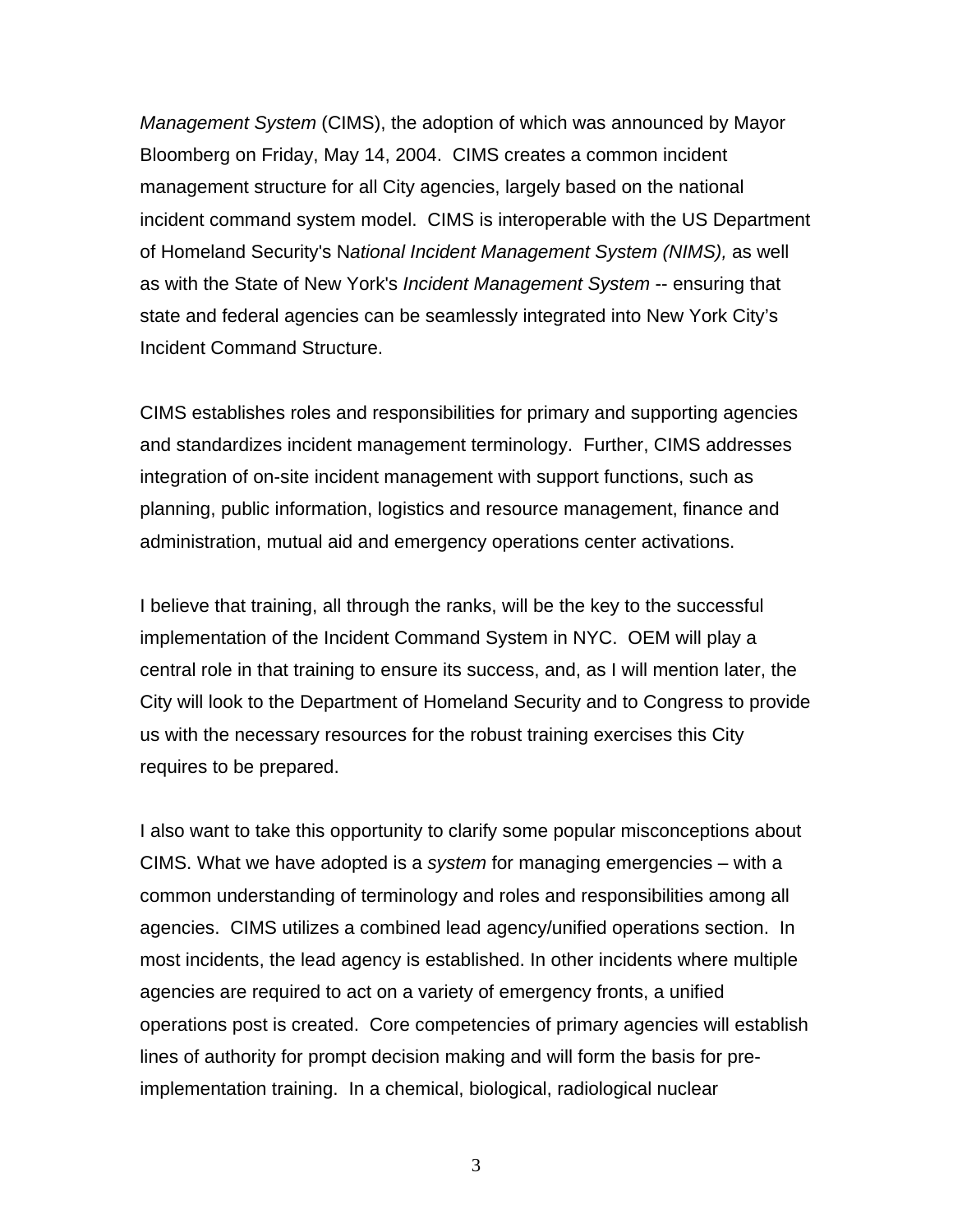(CBRN)/HAZMAT incident, where terrorism issues must be considered, NYPD is designated as the primary agency. FDNY will be empowered through its core competence to conduct life safety operations and mass decontamination in all CBRN/HAZMAT incidents. At the heart of this system is our desire to encourage the aggressive emergency response efforts of the excellent City Police and Fire Departments while providing them a management system that makes decision making easier and more logical.  $1$ 

Today, New York City has an Incident Management System that meets all federal mandates. Although the full implementation of such a system will take time and training, Mayor Bloomberg, by issuing CIMS, has taken a historic step in improving the City's ability to respond to and recover from all types of emergencies.

#### **Preparedness/Training/Planning**

One thing that was obvious after the September  $11<sup>th</sup>$  attack was the need for operational redundancy. The collapse of 7 World Trade Center destroyed the City's Emergency Operations Center. OEM now has a full back-up Emergency Operations Center complete with facilities for the Mayor and his key staff to utilize should the need arise.

As to a replacement for 7 WTC and our temporary site in a converted warehouse in downtown Brooklyn, we are working to renovate the former Red Cross building on Cadman Plaza East as the next OEM headquarters. The site was selected after a comprehensive, citywide search, and was deemed the most appropriate for various reasons -- it is accessible, securable and outside any known storm surge area.

After 9/11, we also were reminded of the need to be mobile and to have the capability of operating from remote locations on a moment's notice. We have

 $\overline{a}$  $1$  Attached at the conclusion of this testimony is a description of the CIMS protocol.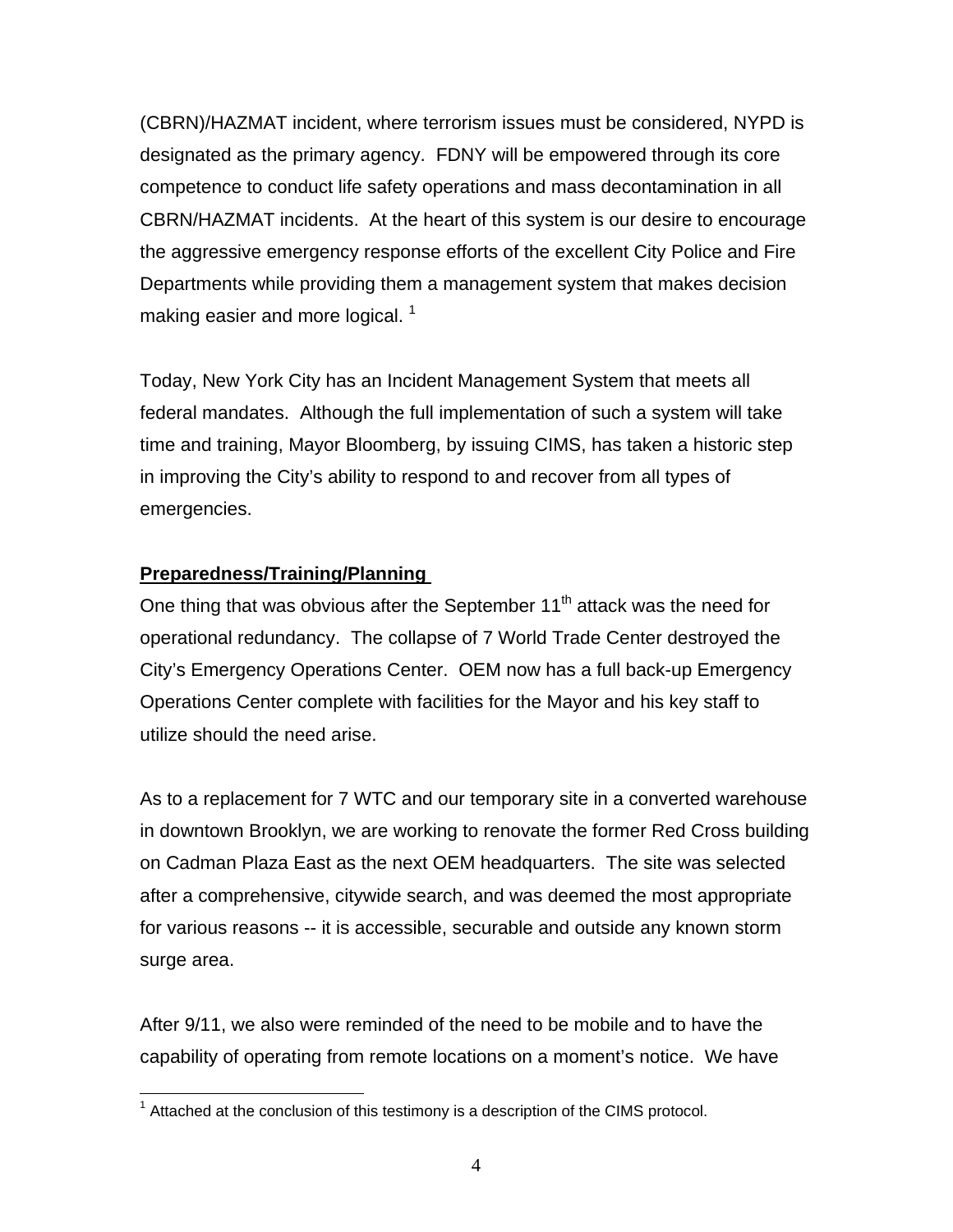upgraded our fleet and added vehicles to enhance our communications capacity, including a mobile data center that provides improved connectivity and access to an array of critical data. We can operate effectively from any street corner.

With the technical and financial support of DHS and FEMA, we have made a significant investment in preparedness planning and the training, drilling and exercises necessary to ensure that these plans work. Since May 2002, OEM has planned and conducted six major exercises to test and to drill the City's ability to respond to an incident involving weapons of mass destruction. These include:

- *1. Operation Tripod* in May 2002 (a large scale functional biological terrorism drill);
- *2. Operation Winter Sun* in May 2003 (a rescue & recovery operation testing the City's response to a sarin gas attack);
- *3. Operation Spring Tree* in October 2003 (a test of the City's response to simulated explosions in every borough);
- *4. Operation Recovery* in December 2003 (the City's largest table-top exercise, it tested the response of human service agencies to simultaneous WMD events);
- *5. Operation United Response* in March 2004 (a large field exercise simulating a WMD attack at Shea Stadium); and
- *6.* This past weekend's full scale field exercise, O*peration Transit Safe*, which focused on explosions in the NYC transit system.

Coordinated by OEM, the four-hour, real-time drill began with a mock explosion at the Bowling Green subway station in lower Manhattan. *Transit Safe* participants included more than 500 emergency responders and MTA staff, and 200 volunteers acting as victims. As the scenario unfolded, fire, police, emergency medical service and other rescue and law enforcement teams were deployed to the scene to initiate rescue and response operations. Rescuers were challenged to assist the "walking wounded," free victims trapped in the

 $\overline{5}$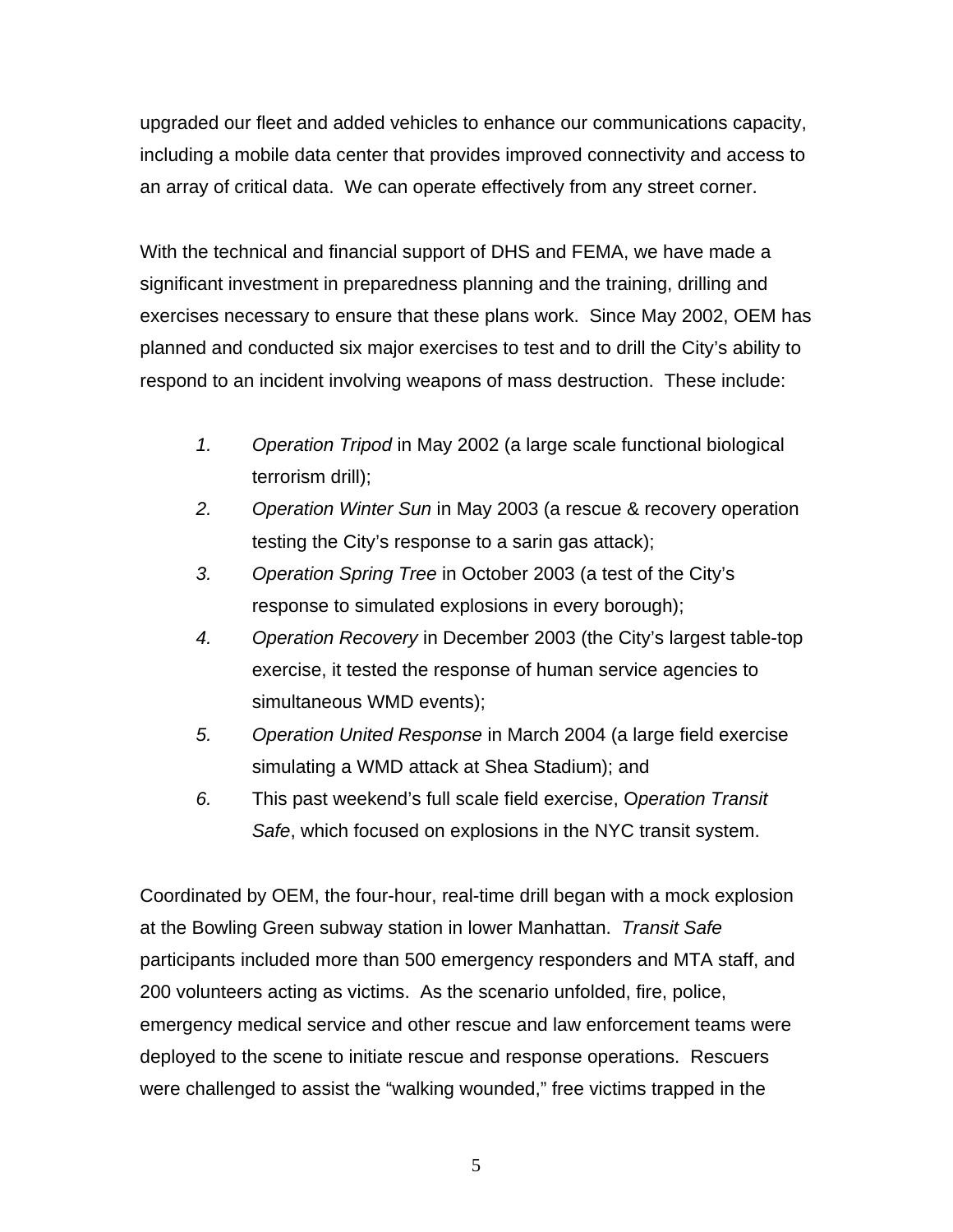debris, and contend with hundreds of exiting passengers, among other issues. The exercise examined inter-agency coordination, responders' ability to rescue, treat, and track casualties, and the City's ability to protect the public.

Working with many agencies and our public and non-profit partners, OEM has prepared various emergency response plans, including: generic "all hazards" plans and incident specific plans (e.g., hurricane, snow, debris removal, heat, and biological and chemical terrorism). As we showed with the *Operation Transit Safe* exercise that was motivated by the recent attacks in Madrid, we are able to adjust our priorities and stage exercises in a short period of time. We are developing plans to address the myriad of logistical challenges that accompany a major catastrophe, from how to track victims to how to best utilize the skills offered by thousands of volunteers.

Our staff has created a number of systems that greatly enhance the City's ability to effectively respond to and recover from disasters. Among them is *CALMS* (the *Citywide Asset Logistic Management System*), a citywide inventory and logistics database that brings together all the City's fleet, personnel and equipment information.

We are also developing the *Mayor's Information Contact Conduit*, or *MICC,* to assure a reliable, redundant method to contact and bring essential personnel to the scene of an emergency or locate required resources. Data will be maintained for all City and other government agencies, as well as critical utility, non-profit and private sector entities.

Following September 11 and the blackout of 2003, many City agencies were without power and without the ability to utilize their facilities. Mayor Bloomberg has asked that we look at ways that we can provide resiliency for agency operations. To that end, we are prioritizing our work with agencies on business continuity planning, one of a series of projects that I hope will include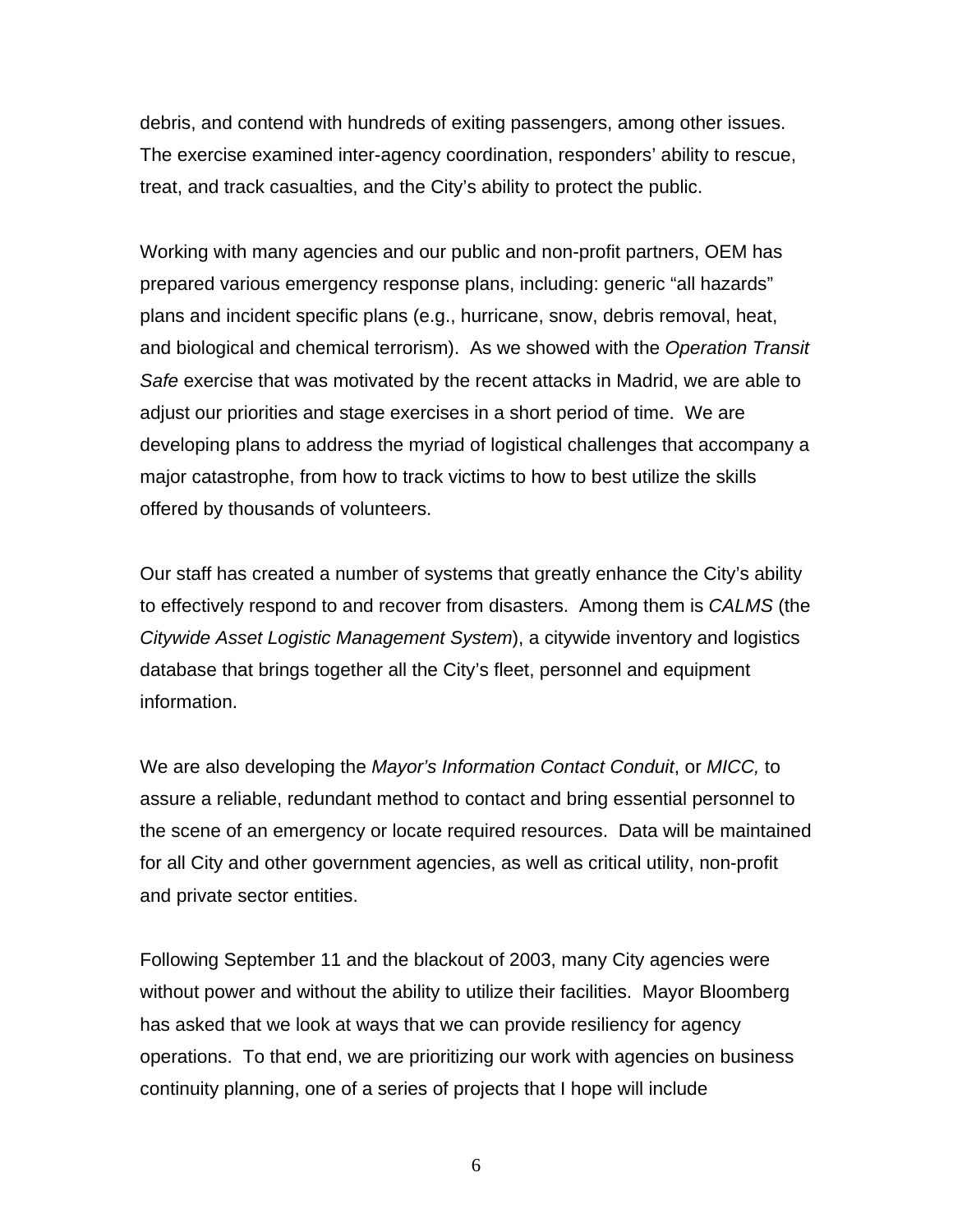partnerships with the growing number of undergraduate and graduate programs at the City's universities that focus on emergency preparedness and disaster recovery.

#### **Public/Private Partnerships**

OEM is acutely aware of the importance of our partnerships and programs with the private sector. The safety and preparedness of the employees working throughout the City is paramount, and this safety and preparedness in turn benefits the City's financial well-being. Via the *CORPNET* program, OEM maintains 24/7 e-mail contact with corporate subscribers – often security managers – providing incident specific alerts from our headquarters watch command desk. Also, OEM is one of the leading agencies in the nation allowing private sector representation in a municipality's Emergency Operations Center (EOC). The benefits include facilitating support and cooperation among our private partners as well as improving the quality of information gathered and decisions made. Among the private sector agencies represented are: Securities Industry Association; New York Clearing House; Building Operators and Managers Association; Real Estate Board of New York; New York City Economic Development Corporation; New York City Small Business Services and New York State Department of Insurance. In addition, our office will host quarterly roundtable meetings with senior executives of major corporations, which will provide direct exposure to current issues or upcoming events as well as a forum to discuss business continuity and corporate security.

#### **Public Awareness & Preparedness**

Educating the public in the need for preparedness and the particulars of what it takes to be prepared is a critical OEM mission. We utilize the concept of "knowing what to have in your hand, home and head when an emergency strikes" as our slogan. To accomplish this mission, OEM's public education units have distributed more than 1.1 million copies of *Ready NY.* Published in nine languages, *Ready NY* is a how-to, household guide that gives you the particulars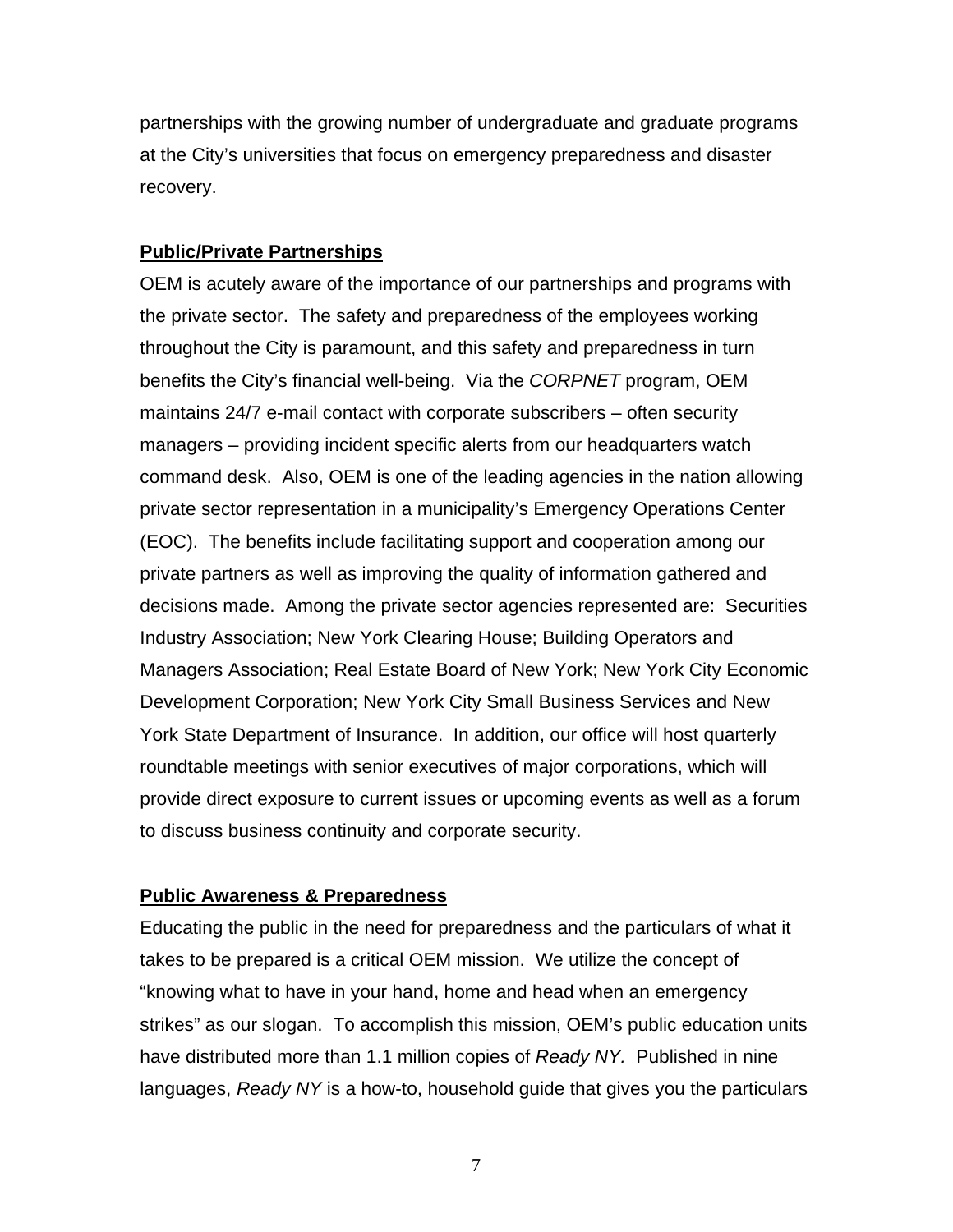for preparedness. In addition to a coordinated, multi-media campaign that I look to expand, we dispatch teams of *Ready NY* experts to meet with and train community, civic, labor, professional and a wide variety of non-profit, volunteer and charitable groups on preparedness.

*Ready NY Corporate*, a corporate sponsorship and distribution program, is expanding daily. Private corporations reprint the Ready NY guide, place their imprint on it and distribute it to their corporate employees and families. The circle of preparedness widens with each corporation willing to log onto this program.

A new guide *Ready NY – Small Business* is in progress and will be completed this summer. This guide will focus on small business needs in an emergency and will look toward business continuity planning and governmental assistance. Additionally, *Ready NY – for Visitors* is being completed and should be in distribution later this year.

In keeping with the President's Citizens Corp initiatives, OEM coordinates the *Community Emergency Response Team*, or *CERT* program, which trains citizens to prepare for and respond to emergencies in their local communities. The *CERT* program, funded through DHS, will soon have 17 teams of trained volunteers who have been outfitted and have become proficient in how to help emergency service personnel and the public in an emergency. This program, while costly, offers the type of emergency preparedness and abilities that will be needed should a wide-scale disaster occur. I believe that additional funding through DHS for more CERT teams and for re-certification programs will allow this city and country to create a massive program of volunteers who are ready, willing and eager to help their fellow citizens when disaster strikes.

#### **Funding**

For FY 2004, the City's homeland security funding has been decreased from \$188 million in FY 2003 to approximately \$96 million. This funding was awarded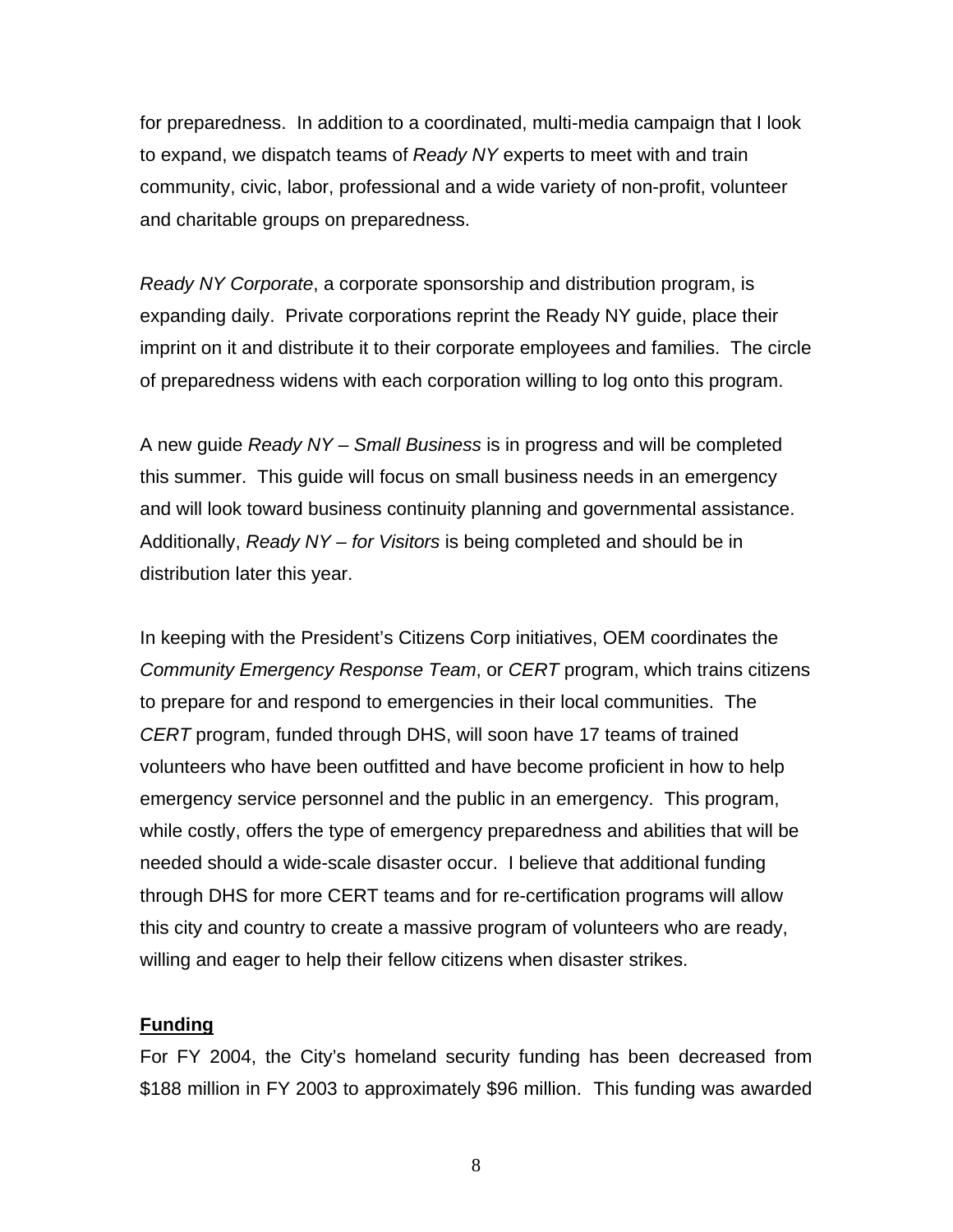to the City in late April 2004. The City's funding has been cut due to a decrease in the national funding level, and an increase in the number of urban areas designated as "high risk." The City has been aggressively advocating for additional funding. Due to the City's obvious risk as a high-profile target, City agencies have identified over \$1 billion in homeland security funding needs. Albany has acknowledged the City's unique position and for FY 04 has begun to allocate funding on a threat and vulnerability basis. Through the NYC Funding Task Force, the Urban Area Working Group, the City intergovernmental and legislative offices and other entities, OEM is constantly working to correct inherently unfair funding formulas and increase the City's funding levels. So, I want to add my voice to the call for a more equitable distribution of Department of Homeland Security grants, giving far more weight to the threat-based level of risk, which in New York City is great.

Thank you for the courtesy of allowing me to be here today and to make this statement.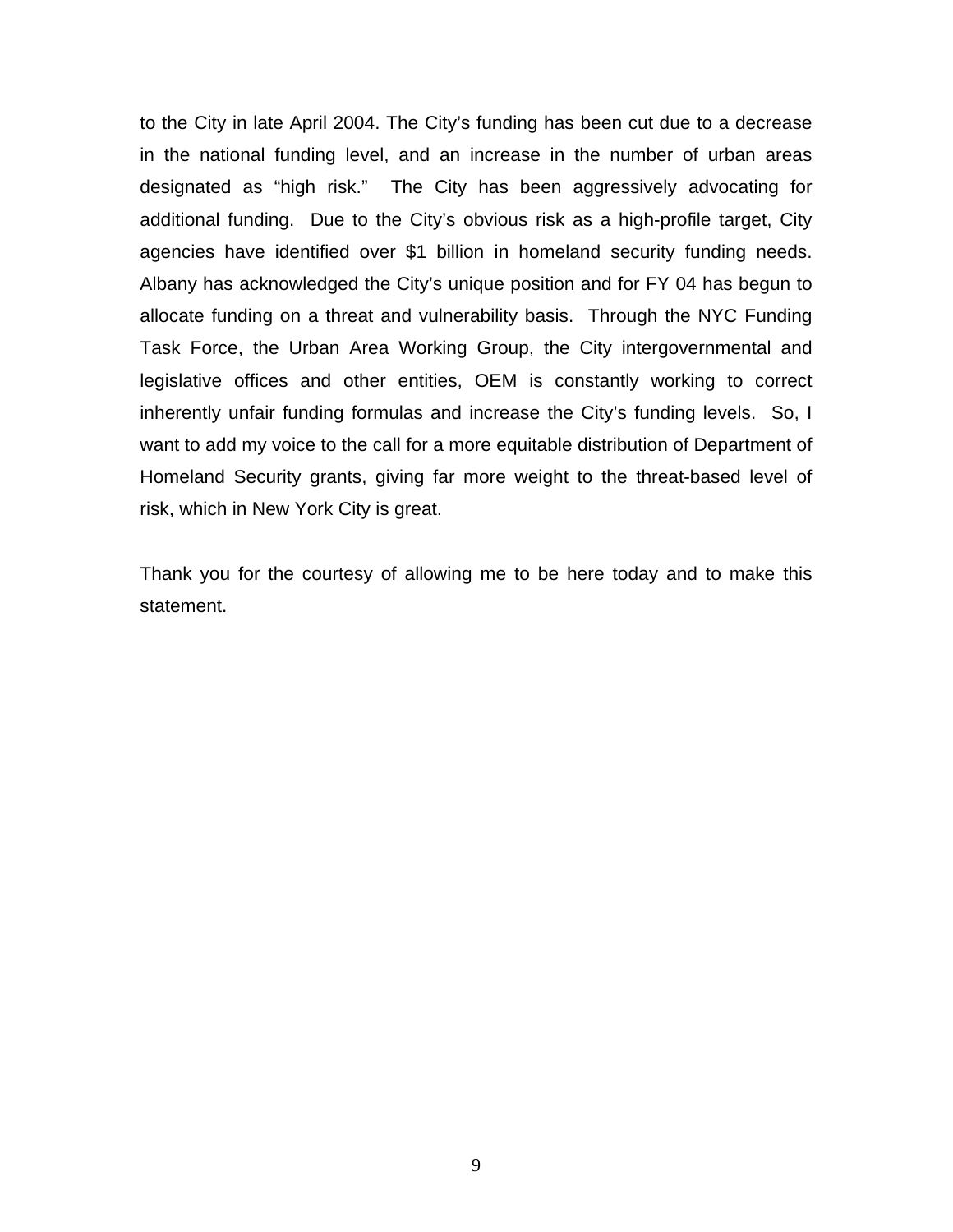#### *Unified Command Matrix*

| <b>INCIDENT TYPE</b>                                                       | <b>PRIMARY AGENCIES</b>          |
|----------------------------------------------------------------------------|----------------------------------|
| Aviation Incident                                                          | FDNY, NYPD, PANYNJ               |
| Chemical, Biological, Radiological or Nuclear<br>(CBRN) / Haz-Mat Incident | NYPD. FDNY*                      |
| Citywide Public Health Emergency                                           | DOHMH, HHC, GNYHA,<br>NYPD, FDNY |
| Explosion                                                                  | FDNY, NYPD                       |
| Natural Disaster / Weather Emergency                                       | OEM, NYPD, FDNY, DOT,<br>DSNY    |
| Power Outage                                                               | NYPD, FDNY                       |
| Rail Incident                                                              | FDNY, NYPD                       |
| <b>Telecommunications Outage</b>                                           | DOITT, NYPD, FDNY                |
| Utility Incident                                                           | FDNY, NYPD                       |
| Water Main Break                                                           | DEP, FDNY, NYPD                  |

**\* CBRN / Haz-Mat Incidents** NYPD will be the Primary Agency at all CBRN / Haz-Mat incidents, with responsibility for overall site<br>management, assessment and investigations (crime-scene / terrorism). FDNY will be responsible for life<br>safety operations

OEM, as the City's Coordinating Agency, will respond to multi-agency incidents and participate in the<br>Unified Command. OEM is responsible for coordinating resources from Emergency Support Function<br>agencies, relaying situa logistics needs.

#### *Single Command Matrix*

| <b>INCIDENT TYPE</b>                     | <b>PRIMARY AGENCY</b> |
|------------------------------------------|-----------------------|
| <b>Auto Extrication</b>                  | NYPD / FDNY (First to |
|                                          | arrive)               |
| <b>Boat in Distress</b>                  | <b>NYPD</b>           |
| Citywide Cyber Incident                  | NYPD and / or DOITT   |
| Civil Disturbance                        | <b>NYPD</b>           |
| <b>Confined Space Rescue</b>             | <b>FDNY</b>           |
| <b>Correctional Facility Disturbance</b> | <b>DOC</b>            |
| Downed Tree                              | DPR / FDNY            |
| Elevator Incident or Emergency           | <b>FDNY</b>           |
| <b>Emotionally Disturbed Person</b>      | <b>NYPD</b>           |
| Entrapment / Impalement                  | <b>FDNY</b>           |
| <b>Explosive Device, Bomb Threat</b>     | <b>NYPD</b>           |
| Fire                                     | <b>FDNY</b>           |
| Hostage Incident                         | <b>NYPD</b>           |
| Sniper Incident                          | <b>NYPD</b>           |
| <b>Special Event</b>                     | <b>NYPD</b>           |
| <b>Structural Collapse</b>               | <b>FDNY</b>           |
| Suspicious Package                       | <b>NYPD</b>           |
| Water / Ice Rescue                       | <b>NYPD</b>           |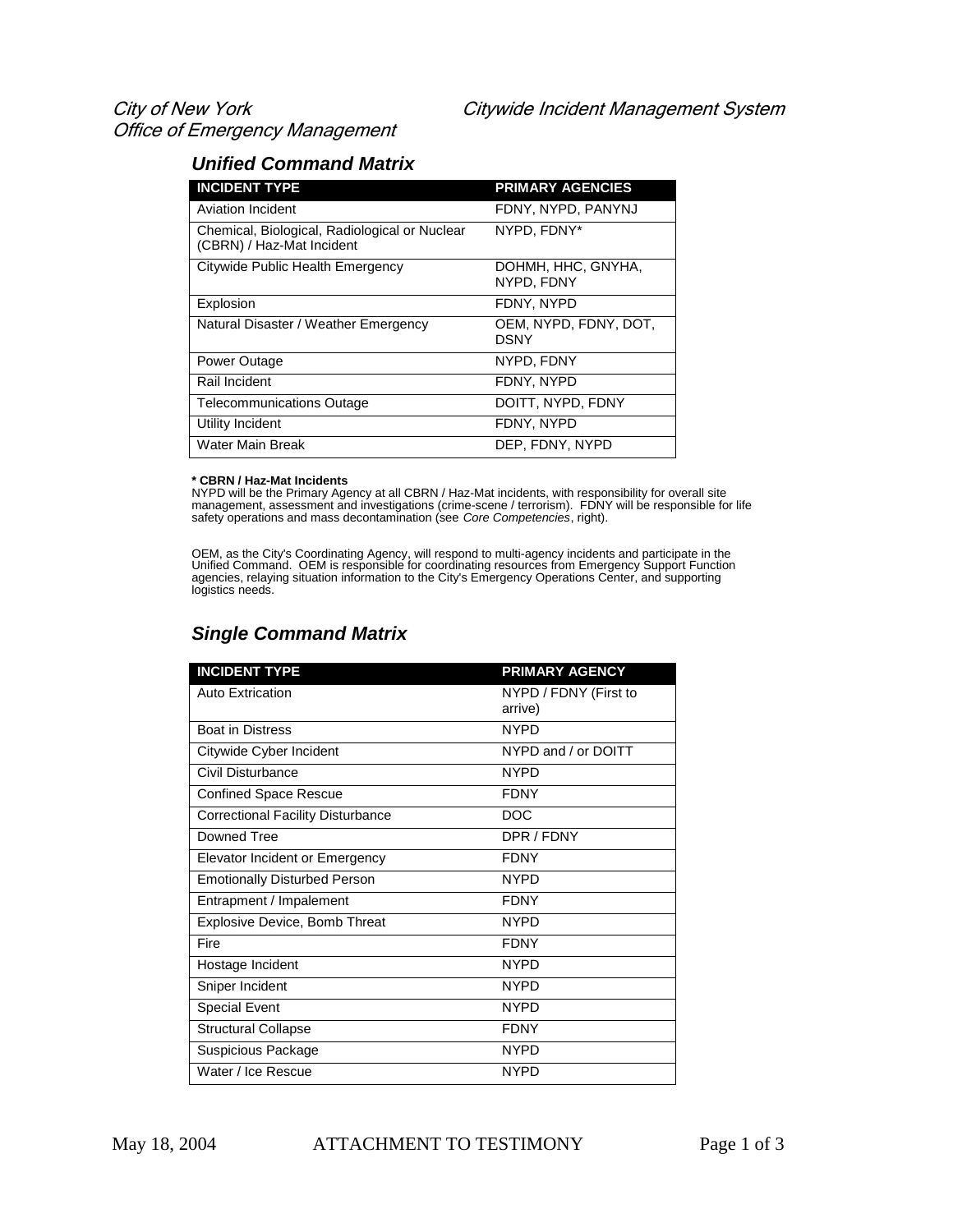## Office of Emergency Management **CIMS OBJECTIVES:**

- Enhance an existing system that works well everyday
- Acknowledge the potential for terrorism in CBRN incidents and assign specific roles and responsibilities for primary agencies.
- Comply with federal requirements
- Enhance interagency communication and decision making
- Provide for a joint after-action review to constantly improve process



Life safety operations are the highest priority Incident Objectives and will be initiated by the first arriving<br>resources capable of performing rescue. Life safety operations in-progress will not be disrupted or<br>suspended

Agencies have Core Competencies, such as those depicted in the NYC ICS Structure diagram above.<br>Agencies have the authority to direct operations related to their Core Competencies at incidents, including<br>giving tactical di